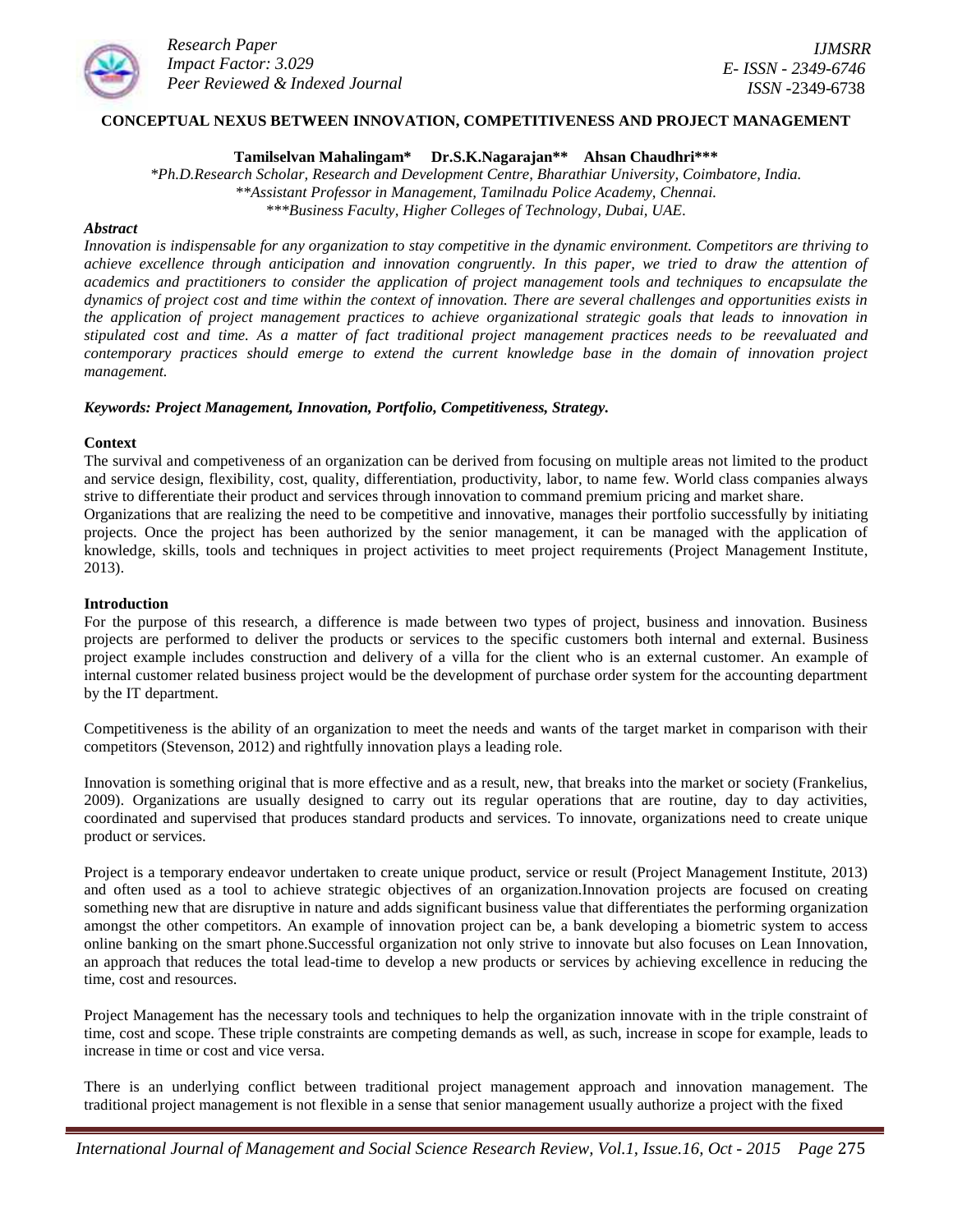

*IJMSRR E- ISSN - 2349-6746 ISSN -*2349-6738

budget and schedule deadline. However, innovation related projects does rarely follows the pre-defined scope, while the scope changes, due to its competing demands, the budget and schedule. While the scope gets evolved over the period time, naturally the cost and schedule needs to be updated, but in the traditional approach, management doesn't want to make changes to project baselines (scope, cost and schedule). This constitutes a need to move away from traditional project management approaches because conventional style of managing project does choke innovation.

## **Review of Literature**

Lerch and Spieth (2013), argued that doing the right innovation projects is critical to firm's success; therefore, academics and practitioners are striving for optimizing innovation project portfolio management. Using 29 in-depth interviews in 12 companies, the authors have developed a general model that drives IPPM which influences both project and firm performance.

Kapsali (2011), argued that the conventional project practices lead to the failure of innovation deployment projects, it requires systems thinking in project management to become successful. This paper suggests that project management requires flexibility to manage innovativeness, complexity and uncertainty in innovation projects.

Brook and Pagnanelli (2013), studied the integration of sustainability into innovation project management from a strategic perspective. The paper states that the project management in relation to innovation has increasingly gained the attention of practitioners and academics during the last decade. They have developed a 5-step framework for integrating innovation project management in the field of product development.

Buys and Stander (2010) argued that in many organizations, a chasm exists between the development of strategy and itssuccessful implementation using project management. Failure to cross this chasm may ultimately result in strategyfailure and the loss of competitive advantage, profits, and employment.

## **Methodology**

Content analysis in conjunction with published journal articles has been used in this research because it is a flexible method that can be applied to various problems in project management studies (White & Marsh, 2006). It is a systematic and objective manner to develop conceptual model (Krippendorff, 2004). Theoretical understanding can be obtained through this approach either inductively or deductively. This methodology is suitable for this study because it allows replication of knowledge, new insights as well as representation of facts through face to face interviews. For the purpose of this research 20 project managers were interviewed and after data collection interview scripts were transcribed. Then the interview transcript is re-read several times to list emerging themes. The constructs that emerge from this process is identified. Initial codes are generated from the given data.

The words such as "innovation", "commitment", "management approach" and "stakeholder" are extracted. As the amount of data is really huge, mind mapping was used to sort out the data into significant codes. Codes that are not relevant were eliminated. Codes that are duplicated (different names but same meanings) were also discarded. After the refining process, 5 main themes were identified which are "management practices", "support from senior management", "project portfolio management", "organizational enablers" and "project stakeholder management".

The table below lists five main themes related to the development of conceptual model.

| Table 1. Themes and participants response |                             |                                                            |  |  |  |
|-------------------------------------------|-----------------------------|------------------------------------------------------------|--|--|--|
| No.                                       | <b>Themes</b>               | Participants Response (Positive and Negative)              |  |  |  |
| 1.                                        | <b>Management Practices</b> | Lack of delegation of authority<br>a.                      |  |  |  |
|                                           |                             | Lack of freedom<br>b.                                      |  |  |  |
|                                           |                             | Complex reporting relationship                             |  |  |  |
|                                           |                             | Conflicting requirements<br>d.                             |  |  |  |
| 2.                                        | Support from Senior         | Senior management involvement in project is crucial.<br>a. |  |  |  |
|                                           | Management                  | Management commitment to resource allocation.<br>b.        |  |  |  |
|                                           |                             | Management understanding and the approval for revised      |  |  |  |
|                                           |                             | budget and schedule.                                       |  |  |  |
| 3.                                        | Project Portfolio           | Effective project selection methods.<br>a.                 |  |  |  |
|                                           | Management                  | Project prioritization issues.<br>b.                       |  |  |  |
|                                           |                             | Aligning organization strategy with innovation and         |  |  |  |
|                                           |                             | project management.                                        |  |  |  |

**Table 1: Themes and participants response**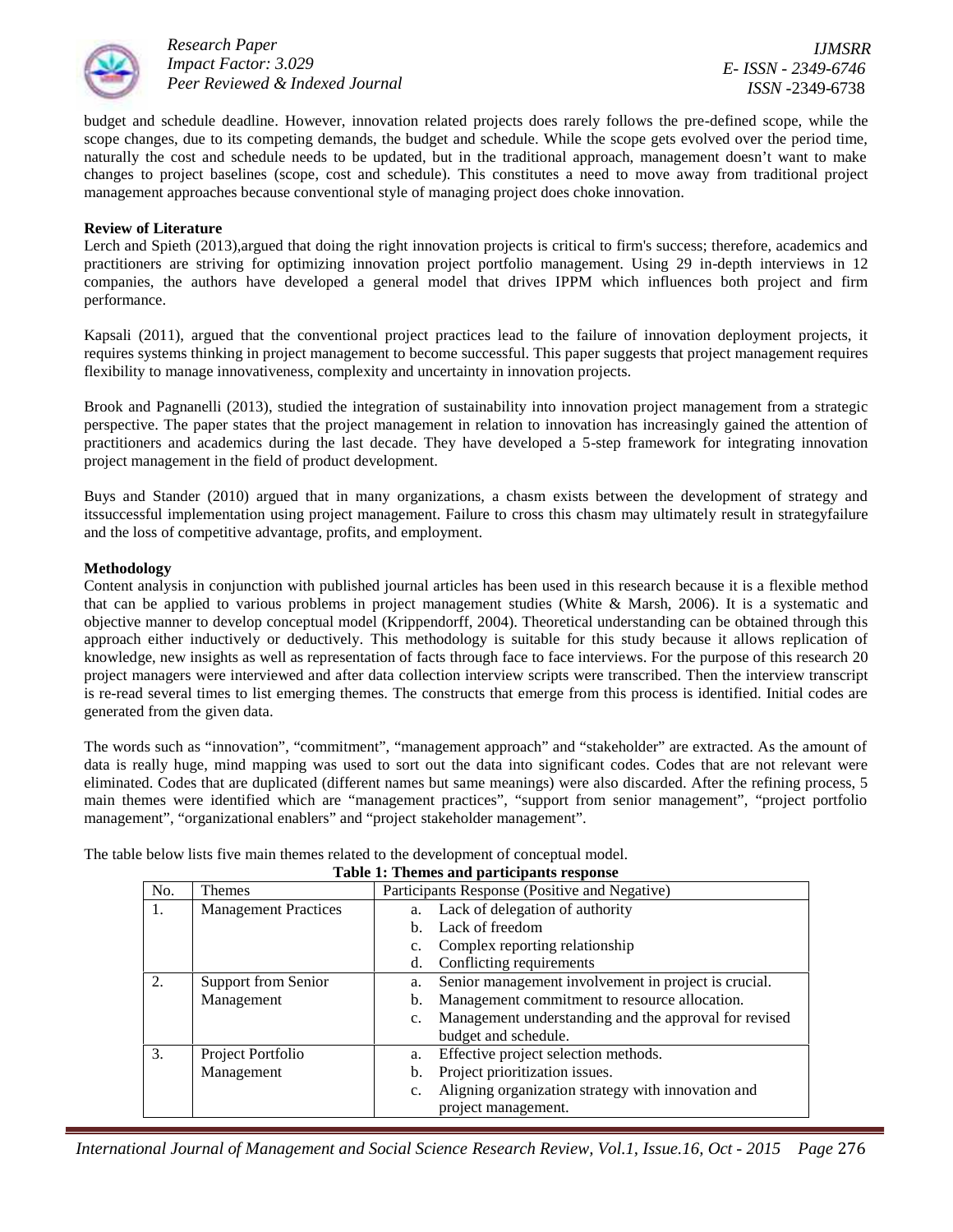

| 4. | <b>Organizational Enablers</b> |             | IT infrastructure                                        |
|----|--------------------------------|-------------|----------------------------------------------------------|
|    |                                | b.          | Existing culture and style                               |
|    |                                | $c_{\cdot}$ | Communication methods                                    |
|    |                                | d.          | Governance                                               |
|    | Project Stakeholder            |             | a. Critical stakeholder engagement is at the undesirable |
|    | Management                     |             | level.                                                   |
|    |                                | b.          | Stakeholders are not properly managed.                   |
|    |                                | c.          | Stakeholders should be identified as early as possible.  |

### **Discussion**

There are several factors in project management that may influence the effectiveness of innovation project execution. Through a thorough investigation and content analysis the following themes of discussion emerged during the interviews.

# **1. Management Practices**

The effectiveness of good management practices, plays a key role in innovation related projects. Management practices such as reporting relationship, delegation of authority and responsibilities, autonomy, communication, team structure, governance, to name few, are vital for project success. Management needs to be flexible and allow agility on their approach to provide sufficient freedom and support to project managers.

## **2. Support from Senior Management**

Senior Management should not only show support morally but also provide adequate financial and resource support to successfully complete innovation projects. Senior managers should take the role of project champions and help facilitate successful project execution and clear the hurdles faced by project management team. With the support of senior managers, project management team can achieve the innovation project goals and thus add business value to the organization.

## **3. Project Portfolio Management**

The importance of maximizing outcomes from innovation project portfolios is escalating (Killen et al, 2008). Many projects do not realize the business value as it does reach the launch or product delivery stage. New product success rate are usually around 35% to 60% (Griffin, 1997) this is often due to the organization's strategy misalignment with innovation project portfolio. There is a need for innovation project portfolio management that will oversee and govern all the innovation related projects in an organization.

#### **4. Organizational Enablers**

An effective innovation and project management can't synergize unless the organization is conducive to perform innovation projects. The organizational factors that influence innovation project success are called organization enablers. There are several organizational enablers that affects the project management such as but not limited to organization structure, culture, technological adoption, human resources practices, and communication methods. This field of study is known as Organizational Project Management (OPM). OPM is a strategy execution framework that uses projects and other organizational enabling practices to delivery organizational strategy in the most effective and efficient manner.

#### **5. Project Stakeholder Engagement**

Project stakeholder is any individual or organization who are affected by the project or its product. While performing innovation projects, project managers, should consistently and proactively identify stakeholders as early as possible in the project and develop stakeholder management plan to effective manage and control stakeholder engagement throughout the project lifecycle. Undesirable critical stakeholder engagement may jeopardize the overall project objectives.

#### **Conceptual Model Development**

Successful innovation management strategy execution can turn the organization from good to great. At the same time, innovation that fails in meeting its objective during execution and delivery can be destructive to the organization no matter how good is the innovation by itself because organization not only try to innovate but also try to reduce the time-to-market as well cost effective.

Project Management plays a key role in execution of the innovation strategy. Project Management standards published by leading membership based organization such as PMI has a clear framework that help assist the management team to executive their innovation plan. One such example is setting up of the Project-based organization. Project-based organizations (PBOs) refer to various forms that create temporary systems for carrying out their work (Project Management

*International Journal of Management and Social Science Research Review, Vol.1, Issue.16, Oct - 2015 Page* 277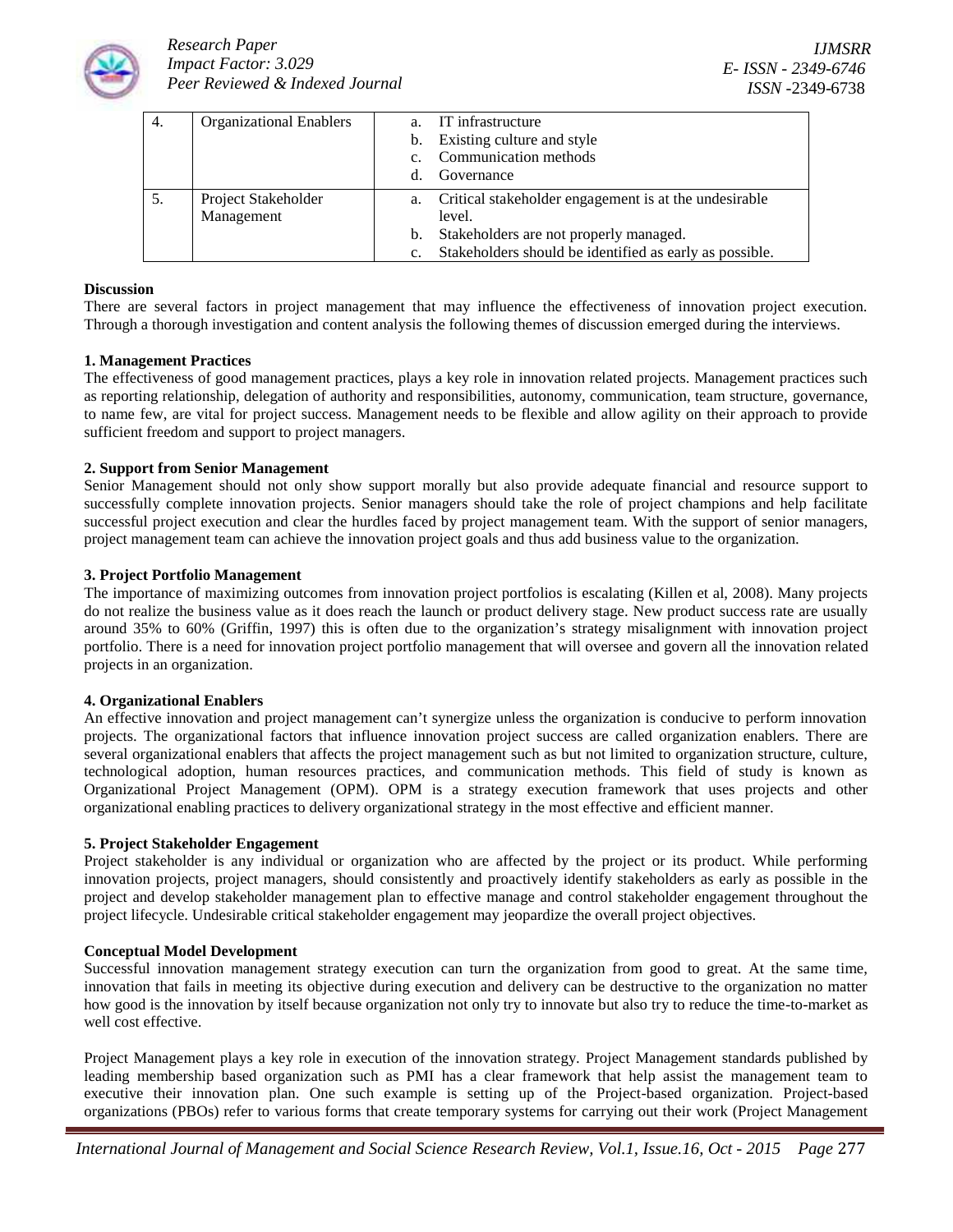

Institute, 2013). PBOs adopts different organizations structure to management its projects such as function, matrix, or projectized. Organizational strategy, where innovation is usually a part of it, should give guidance to project management – because the existence of the project is to support organizational strategies.

Keegan and Turner (2002) pointed that "the space which 'innovation' and 'projects' comes togetheris—it seems from our study—still dominated by ideas on how tocorrectly manage projects, rather than how to effectively manageinnovation."



**Figure 1. Influence of Innovation and Project Management Practice on the organizations competitiveness**.

Traditional view of innovation and competitiveness is that of direct correlation without the consideration of the effectiveness of (project) management approach (Figure 1, arrow 2), whereas this paper focuses on the importance of applying project management practices (Figure 1, arrow 1 and arrow 3) on innovation projects that leads to increased competitiveness not only the product innovation but also on finishing the project with optimum usage of resources.

# **Findings of the Study**

The finding of the study is multi-fold. Firstly, the notion of innovation leads to competitiveness is true however, the medium in which the innovation translate to end products are under heavy scrutiny and one of the common theme evolved is the application of project management as means to achieve strategic goals.

Secondly, even though project management plays a significant role, the management approach plays a key role. Traditional project management approach is not suitable for innovation project, contemporary project management practices such as agile project management is highly adaptable and should be used.

Finally, organization should not only enhance the project management methodologies to improve the success of innovation project, they should also focus on other factors such as management approach, senior management support, organizational enablers, portfolio and stakeholder management to bring about the system wide change that are conducive for successful execution of innovation projects.

# **Conclusion and Suggestions**

A comprehensive review of literature shows that effective integration of project management along with other organizational enablers will lead to successful implementation and execution of innovation projects. Innovation is indispensable to any business, it is not a question of why, but how. Contemporary project management has the required tools and techniques that will help manage innovation project successfully. Innovation leads to competitiveness, but the cost of innovation should not overweigh the benefit.

Organization should develop a framework that should not only focus on the effective application project management to realize innovation project objectives but should also focus other factors. Senior management should realize that there should be enough flexibility in this framework that can adapt to the ever changing business landscape and give the freedom and autonomy to innovation project managers.

*International Journal of Management and Social Science Research Review, Vol.1, Issue.16, Oct - 2015 Page* 278